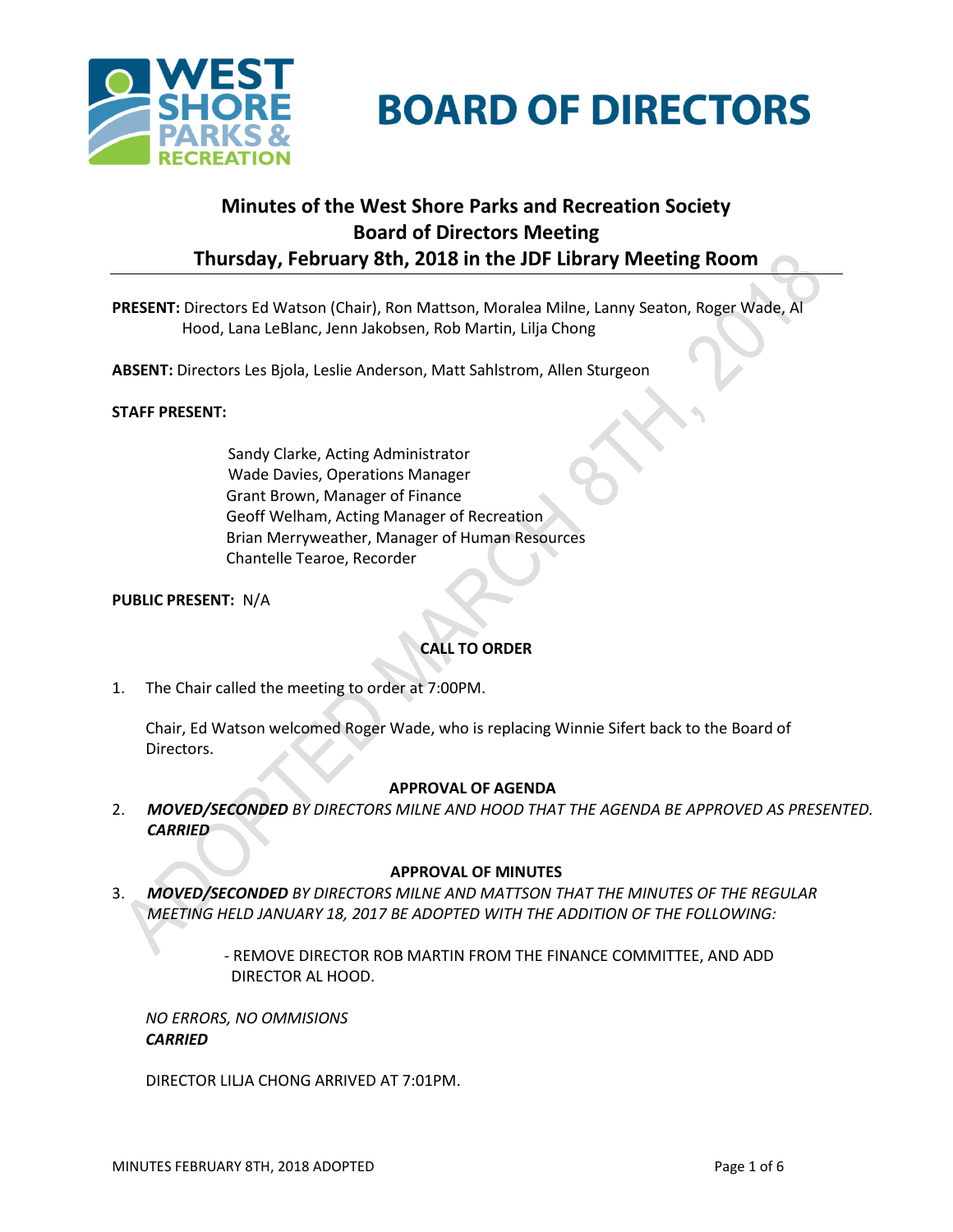#### **PUBLIC PARTICIPATION**

## 4. N/A

## **CHAIRS REMARKS**

## 5. *Chair of the Board, Ed Watson commented:*

*-* The proposal to hire consultant John Huggett to review the WSPR Society Governance was agreed to by Mayors and put before Councils. The City of Colwood, however, has rejected the proposal with a letter stating that they felt the consultant's review didn't address the underlying financial problems. It is possible their decision could change as conversations have been happening.

*Chair, Ed Watson asked Director Lilja Chong to comment on anything that could be said from the City of Colwood's In Camera Council Meeting.*

*Director, Lilja Chong commented that as Chair, Ed Watson described, City of Colwood Council declined the proposal as there were concerns about the consultant recommended by the City of Langford and that his review would not fix the problem.* 

- Suggesting that the Facilities Review Committee be put on hold due to what is going on with the owners, and because of the election cycle. Staff can compile statistics relating to usage in the meantime. The committee can be re-created in the future.

## DIRECTOR, ROB MARTIN ARRIVED AT 7:06PM.

*Director, Moralea Milne commented that if citizen representatives sat on the Facilities Review Committee, then it wouldn't involve the politicians who will be occupied with the upcoming election.*

*Chair, Ed Watson commented that he hoped that council representatives from the Board of Directors would sit on the Facilities Review Committee as the decision will need to put in front of the councils.*

*Director, Moralea Milne commented that the Facilities Review Committee should go forward. It doesn't mean that a recommendation needs to come out right away, but at least a review can be done.*

*Director, Ron Mattson asked if we have terms of reference for the committee. Chair, Ed Watson commented that his intention is to create the terms of reference with the committee.*

*Acting Administrator, Sandy Clarke commented that the review and update of the Strategic Plan in April is a chance to look at a facility review and do some research on areas of the facility and how they are performing.*

*MOVED/SECONDED BY DIRECTORS MILNE AND MATTSON THAT A FACILITIES REVIEW COMMITTEE BE CREATED. CARRIED*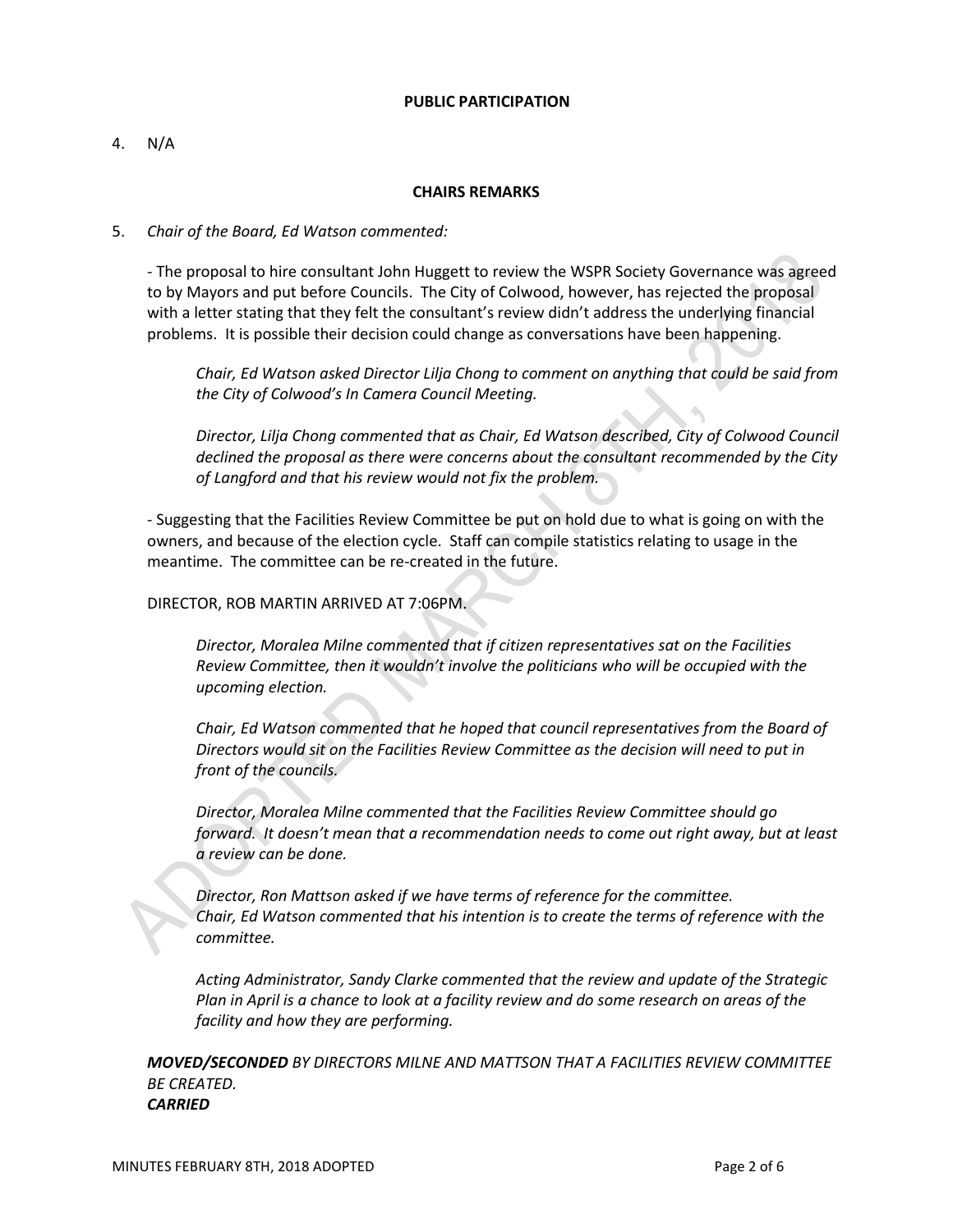*Director, Lanny Seaton commented that he doesn't see the Facilities Review Committee as a Council issue. What matters is getting the facility running properly. We need to look at alternatives. With a review, we can look at new ideas or re-jigging the way thing are currently.*

- Proposed closure of the Park and Ride – a couple of the Mayors have expressed concerns. We have reviewed some of the minutes between 1999-2001 which discovered a lot of debate around the creation of the park and ride, and a contract that was generated at the time. We are trying to locate a copy of the contract. Acting Administrator, Sandy Clarke has contacted the CAO from the City of Colwood asking if they have a copy. We will be approaching the CRD for the contract as well in order to see what the restrictions are on the title of the property.

*Director, Rob Martin commented that the contract from 1999 is being looked for by the City of Colwood.*

## **STANDING COMMITTEES**

## 6. **a) Finance Committee**

*Acting Administrator, Sandy Clarke commented the following:*

- The revised 2018 budget package was approved at the last Board Meeting indicating a \$0 requisition increase and the shortfall being taken out of the reserve. The revised 2018 budget packages were sent to all Mayors and Councils, and CFOs. The District of Highlands and the District of Metchosin have both approved the 2018 budget.

- Manager of Finance, Grant Brown and Acting Administrator, Sandy Clarke will be delivering presentations to the City of Colwood and the Town of View Royal in the next two weeks.

*Director, Lanny Seaton commented that the City of Langford has approved the revised 2018 budget.*

## **b) Strategic Planning Committee**

*Acting Administrator, Sandy Clarke highlighted the following:*

- The Community Recreation team did a presentation at the last Board Meeting.

- Director, Lanny Seaton had commented that we could contact Westhills for availability of space, which we did. They however, only have space during the day and not the evening.

- We talked to Belmont High School about teen programming. There is a new principal who is excited about possible programming and partnerships with WSPRS.

**c) Policy**

- N/A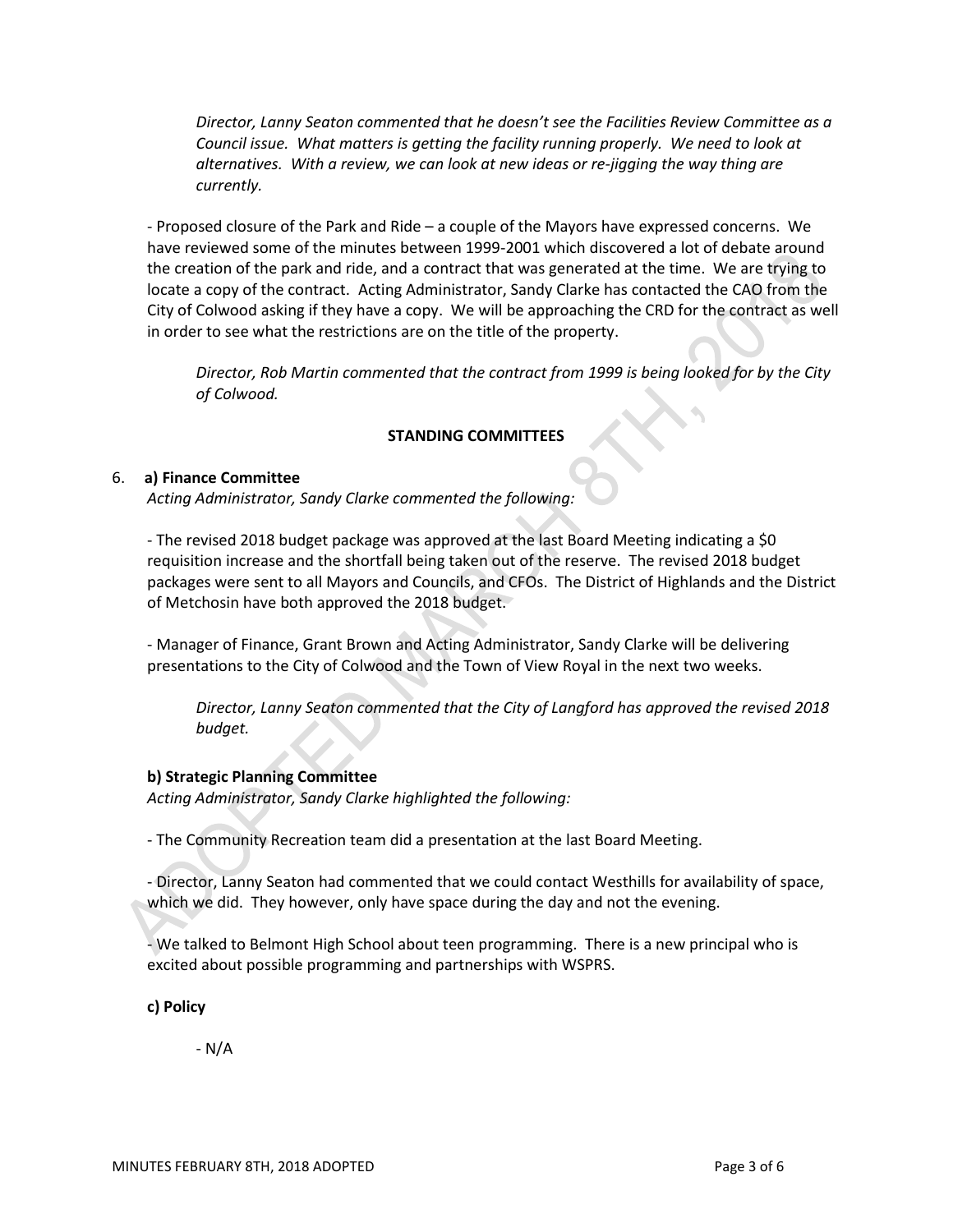## **d) Environment**

**-** N/A

## **e) Skatepark**

*Chair of the Skatepark Committee, Ron Mattson highlighted the following:*

- There was a meeting on January 22<sup>nd</sup>, 2018 to discuss the initial design. The design will include a linear street style for tricks and obstacles, a pool style and a flow area. There will be a spot for beginners and a spot for the more advanced. The first set of drawings should be completed by the first week in March, where another meeting will be had. All Board Members are welcome to attend once the date is confirmed.

## *MOVED/SECONDED BY MILNE AND JAKOBSEN THAT THE REPORTS BE APPROVED AS PRESENTED. CARRIED*

## **OLD BUSINESS**

## 7. **a) Change in Board Meeting dates for June 2018 and September 2018** *Acting Administrator, Sandy Clarke commented on the following:*

- June 21<sup>st</sup> is Aboriginal Day and as activities within the Municipalities are scheduled, the AGM and Board Meeting will move to June 14<sup>th</sup> unless anybody opposes.

- No opposition was shown by Board Members.

- The September Board Meeting is currently scheduled on the 13<sup>th</sup>, however, the UBCM (Union of BC Municipalities) is scheduled for the same day. The Board Meeting will move to September 6<sup>th</sup> or  $20<sup>th</sup>$ .

*- Chair, Ed Watson recommended September 20th .*

*- Acting Administrator, Sandy Clarke confirmed that the meeting would move to September 20th .*

*- Chair, Ed Watson commented that we would make sure that the WSPR Board Christmas Social did not conflict with the City of Langford Christmas party this year.*

## **b) Park and Ride Update**

*Acting Administrator, Sandy Clarke commented on the following:*

- Acting Administrator, Sandy Clarke and Manager of Operations, Wade Davies attended the Park and Ride Open House, held at Colwood City Hall.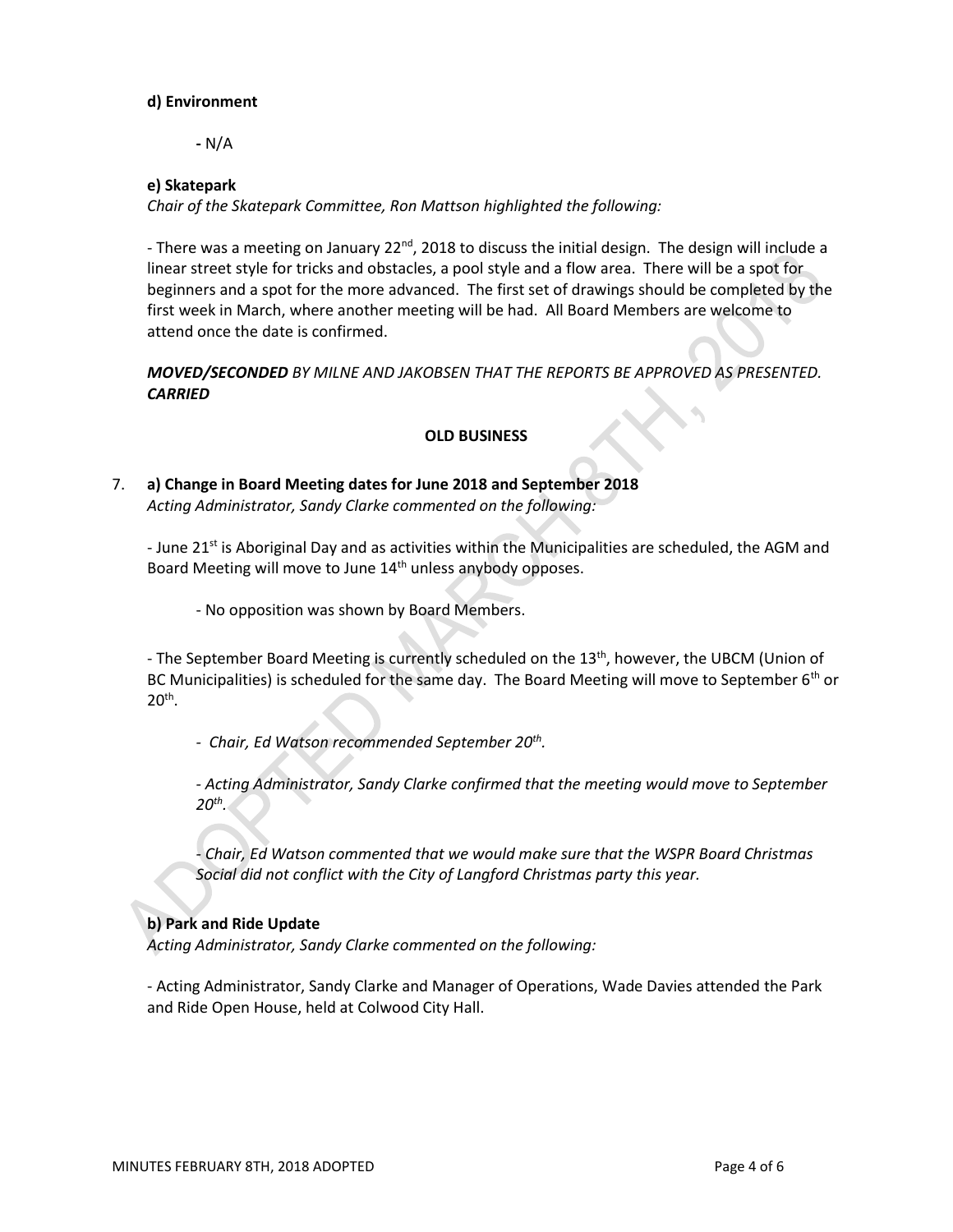*MOVED/SECONDED BY DIRECTORS SEATON AND MATTSON THAT THE OLD BUSINESS UPDATES BE APPROVED AS PRESENTED. CARRIED*

#### **NEW BUSINESS**

#### 8. **a) Sledge Hockey Acknowledgement**

*Acting Administrator, Sandy Clarke highlighted the following:*

- An article about the program was recently in the Goldstream Gazette.

- The program offered at WSPR is unique to the area and is offered every Saturday (for now). Inclusion and accessibility is an important issue and is getting discussed a great deal.

#### **FOR INFORMATION**

#### 9. **a) Human Resources Report**

*Manager of Human Resources, Brian Merryweather commented on the following:*

- The Finance Supervisor has resigned, which has left Manager of Finance, Grant Brown to restructure the Finance Department. The Finance Supervisor position will be reviewed and changed into an Account Clerk position.

#### *FOR INFORMATION ONLY*

## **FOR INFORMATION**

#### **b) Administrator's Report**

 *Sandy Clarke, Acting Administrator reported the following highlights:* 

- Acting Manager of Recreation, Geoff Welham and Acting Administrator, Sandy Clarke attended the Administrator's Conference in Harrison in early January.

- Manager of Operations, Wade Davies was notified by WSPR Staff and City of Colwood Emergency Coordinator when the Tsunami Warning was made. The JDF Senior's Centre is used as a reception centre and about 60-70 people showed up.

- The West Shore Family Learning Tour was held on January 27<sup>th</sup> and we participated by offering free activities at three locations (StoryWalk/10 Month Preschool Program Open House at the JDF Recreation Centre, blackberry painting and other artistic activities at both the Neighborhood Learning Centre at Royal Bay and Centennial Centre).

- Received a grant from the BC Government for Family Day on February  $12<sup>th</sup>$ , which will allow us to offer a free swim, free skate and an arts literacy station in the lobby of the recreation centre.

- The Community Recreation team is currently applying for the Canada Summer Jobs grant that will help fund some summer positions.

- The Parks department is building blue bird boxes and once up, they will be monitored for activity.